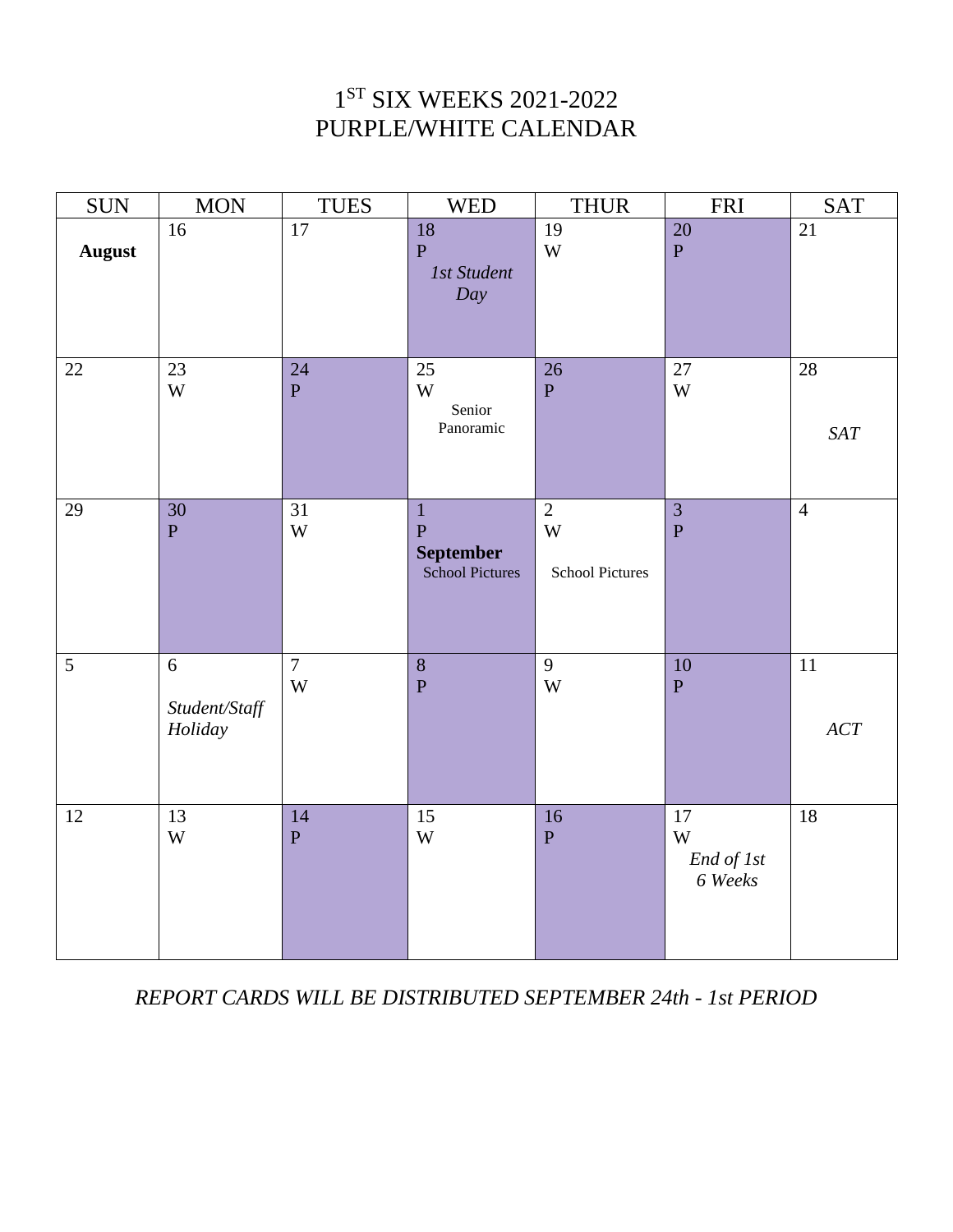# 2nd SIX WEEKS 2021-2022 PURPLE/WHITE CALENDAR

| <b>SUN</b>            | $\rm{MON}$                                         | <b>TUES</b>                                | <b>WED</b>                        | <b>THUR</b>                   | <b>FRI</b>                                         | SAT        |
|-----------------------|----------------------------------------------------|--------------------------------------------|-----------------------------------|-------------------------------|----------------------------------------------------|------------|
| 19<br>September $ P $ | 20                                                 | $21\,$<br>$\ensuremath{\text{W}}$          | 22<br>$\mathbf P$                 | 23<br>$\ensuremath{\text{W}}$ | 24<br>$\, {\bf P}$<br><b>Report Cards</b>          | $25\,$     |
| 26                    | 27<br>W                                            | $28\,$<br>$\, {\bf P}$                     | 29<br>W                           | 30<br>${\bf P}$               | $\mathbf{1}$<br>$\ensuremath{\text{W}}$<br>October | $\sqrt{2}$ |
| $\mathfrak{Z}$        | $\overline{4}$<br>${\bf P}$                        | 5<br>$\ensuremath{\text{W}}$               | $\sqrt{6}$<br>$\mathbf P$         | $\overline{7}$<br>$\mathbf W$ | $\, 8$<br>$\mathbf{P}$                             | 9          |
| $10\,$                | 11<br>$\emph{STATE}$<br>$\label{eq:2} DEVELOPMENT$ | 12<br>$\emph{STATE}$<br><b>DEVELOPMENT</b> | 13<br>W<br>$PSAT$                 | $14$<br>${\bf P}$             | 15<br>$\ensuremath{\text{W}}$                      | 16         |
| $17\,$                | 18<br>${\bf P}$<br>Trunk or<br><b>Treat</b>        | 19<br>W                                    | $20\,$<br>$\mathbf{P}$<br>ASVAB   | 21<br>$\ensuremath{\text{W}}$ | $\overline{22}$<br>$\, {\bf P}$                    | 23         |
| $24\,$                | 25<br>$\mathbf W$                                  | 26<br>$\overline{P}$                       | $27\,$<br>$\ensuremath{\text{W}}$ | $28\,$<br>$\mathbf P$<br>SAT  | 29<br>$\mathbf W$<br>$End of 2nd$<br>6 Weeks       | 30         |

*REPORT CARDS WILL BE DISTRIBUTED NOVEMBER 5th- 5th PERIOD*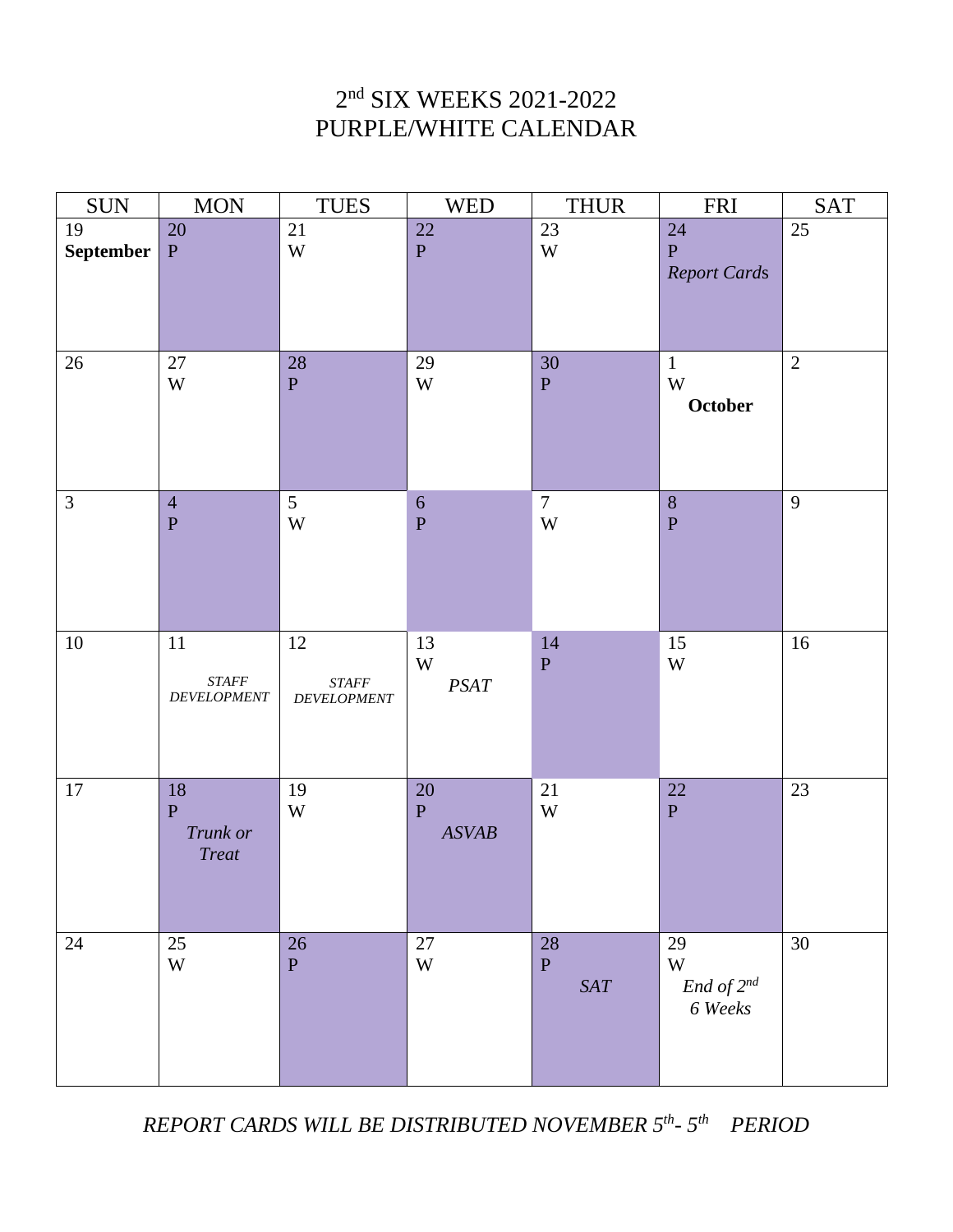#### 3RD SIX WEEKS 2021-2022 PURPLE/WHITE CALENDAR

| <b>SUN</b>                                             | <b>MON</b>                                           | <b>TUES</b>                                                                       | <b>WED</b>                                | <b>THUR</b>                              | <b>FRI</b>                                                            | <b>SAT</b>                |  |
|--------------------------------------------------------|------------------------------------------------------|-----------------------------------------------------------------------------------|-------------------------------------------|------------------------------------------|-----------------------------------------------------------------------|---------------------------|--|
| 31<br><b>November</b>                                  | $\mathbf{1}$<br>$\emph{STATE}$<br><b>DEVELOPMENT</b> | $\frac{2}{P}$                                                                     | $\overline{3}$<br>$\ensuremath{\text{W}}$ | $\overline{4}$<br>${\bf P}$              | $\overline{5}$<br>$\ensuremath{\text{W}}$                             | 6<br>$\operatorname{SAT}$ |  |
| $\boldsymbol{7}$                                       | $\,8\,$<br>$\mathbf{P}$                              | 9<br>W                                                                            | $10\,$<br>$\, {\bf P}$                    | 11<br>W<br>Make up<br>School<br>Pictures | 12<br>$\mathbf{P}$                                                    | 13                        |  |
| 14                                                     | 15<br>W                                              | 16<br>${\bf P}$<br>November $22^{nd}$ – November $26^{th}$ : Thanksgiving Holiday | $17\,$<br>W<br>$\mathit{TSI}$             | 18<br>$\mathbf P$                        | 19<br>W                                                               | 20                        |  |
| $28\,$                                                 | 29                                                   | 30                                                                                | 1                                         | $\overline{2}$                           | $\mathfrak{Z}$                                                        | $\overline{4}$            |  |
|                                                        | ${\bf P}$                                            | W                                                                                 | $\overline{P}$<br><b>December</b>         | W                                        | $\overline{P}$                                                        | SAT                       |  |
| 5                                                      | $\sqrt{6}$<br>W                                      | $\overline{7}$<br>$\mathbf{P}$<br><b>EOC</b> Retest                               | $8\,$<br>W<br><b>EOC</b> Retest           | 9<br>${\bf P}$<br><b>EOC</b> Retest      | $10\,$<br>W<br><b>EOC</b> Retest                                      | 11<br>$\cal{ACT}$         |  |
| 12                                                     | 13<br>$\overline{P}$                                 | 14<br>W                                                                           | 15<br>$\overline{P}$                      | 16<br>W                                  | 17<br>$\overline{P}$<br>End of 3rd<br>6 weeks<br><b>Early Release</b> | 18                        |  |
| December $20^{th}$ -January $4^{th}$ Christmas Holiday |                                                      |                                                                                   |                                           |                                          |                                                                       |                           |  |

*REPORT CARDS WILL BE DISTRIBUTED JANUARY 7th – 1st PERIOD*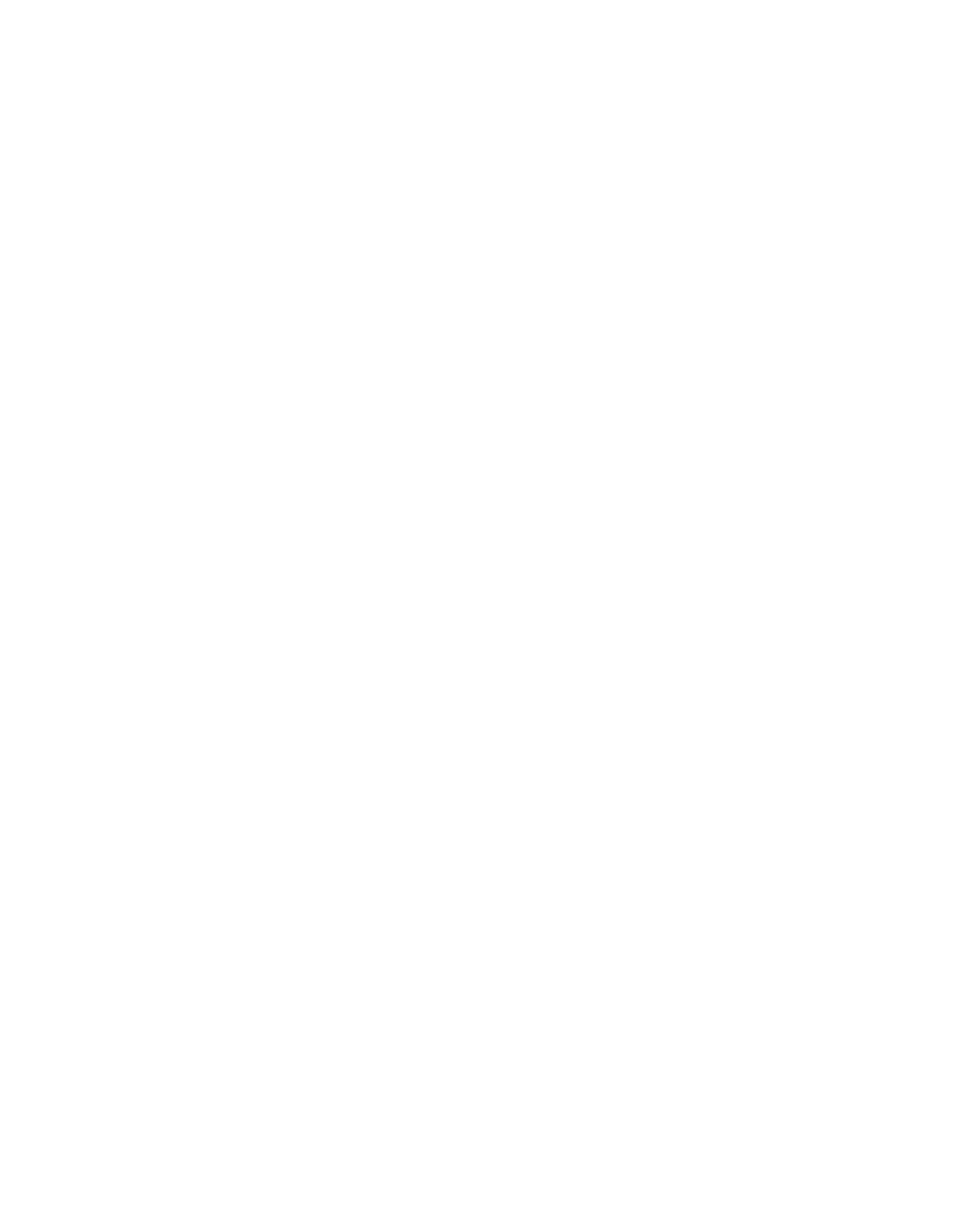### $4$ TH SIX WEEKS PURPLE/WHITE CALENDAR

| <b>SUN</b>                       | <b>MON</b>                     | <b>TUES</b>                             | <b>WED</b>                       | <b>THUR</b>                          | <b>FRI</b>                                             | <b>SAT</b> |
|----------------------------------|--------------------------------|-----------------------------------------|----------------------------------|--------------------------------------|--------------------------------------------------------|------------|
| $\overline{2}$<br><b>January</b> | 3<br>Teacher<br>Workday        | $\overline{4}$<br>Teacher<br>Workday    | $\overline{5}$<br>$\overline{P}$ | 6<br>W<br>Senior<br>Pictures         | $\overline{7}$<br>$\mathbf{P}$<br>Senior<br>Pictures   | 8          |
| 9                                | 10<br>W                        | 11<br>${\bf P}$                         | 12<br>W                          | 13<br>${\bf P}$                      | 14<br>W                                                | 15         |
| 16                               | 17<br>Student/Staff<br>Holiday | 18<br>${\bf P}$                         | 19<br>W                          | 20<br>${\bf P}$                      | 21<br>W                                                | $22\,$     |
| 23                               | 24<br>$\mathbf{P}$             | 25<br>$\ensuremath{\text{W}}$           | 26<br>${\bf P}$<br><b>TSI</b>    | 27<br>W                              | 28<br>$\mathbf{P}$                                     | 29         |
| 30                               | 31<br>$\mathbf W$              | $\mathbf{1}$<br>$\mathbf P$<br>February | $\overline{2}$<br>$\mathbf W$    | $\overline{3}$<br>$\mathbf P$        | $\overline{4}$<br>$\ensuremath{\text{W}}$              | 5          |
| 6                                | $\overline{7}$<br>$\mathbf P$  | 8<br>$\ensuremath{\text{W}}$            | 9<br>$\mathbf P$                 | 10<br>W                              | 11<br>$\mathbf{P}$                                     | 12         |
| 13                               | 14<br>W                        | 15<br>${\bf P}$<br><b>EOC</b> Retest    | 16<br>W<br><b>EOC</b> Retest     | 17<br>${\bf P}$<br><b>EOC</b> Retest | 18<br>$\ensuremath{\text{W}}$<br>End of 4th<br>6 Weeks | 19         |

*REPORT CARDS WILL BE DISTRIBUTED February 25th – 1st PERIOD*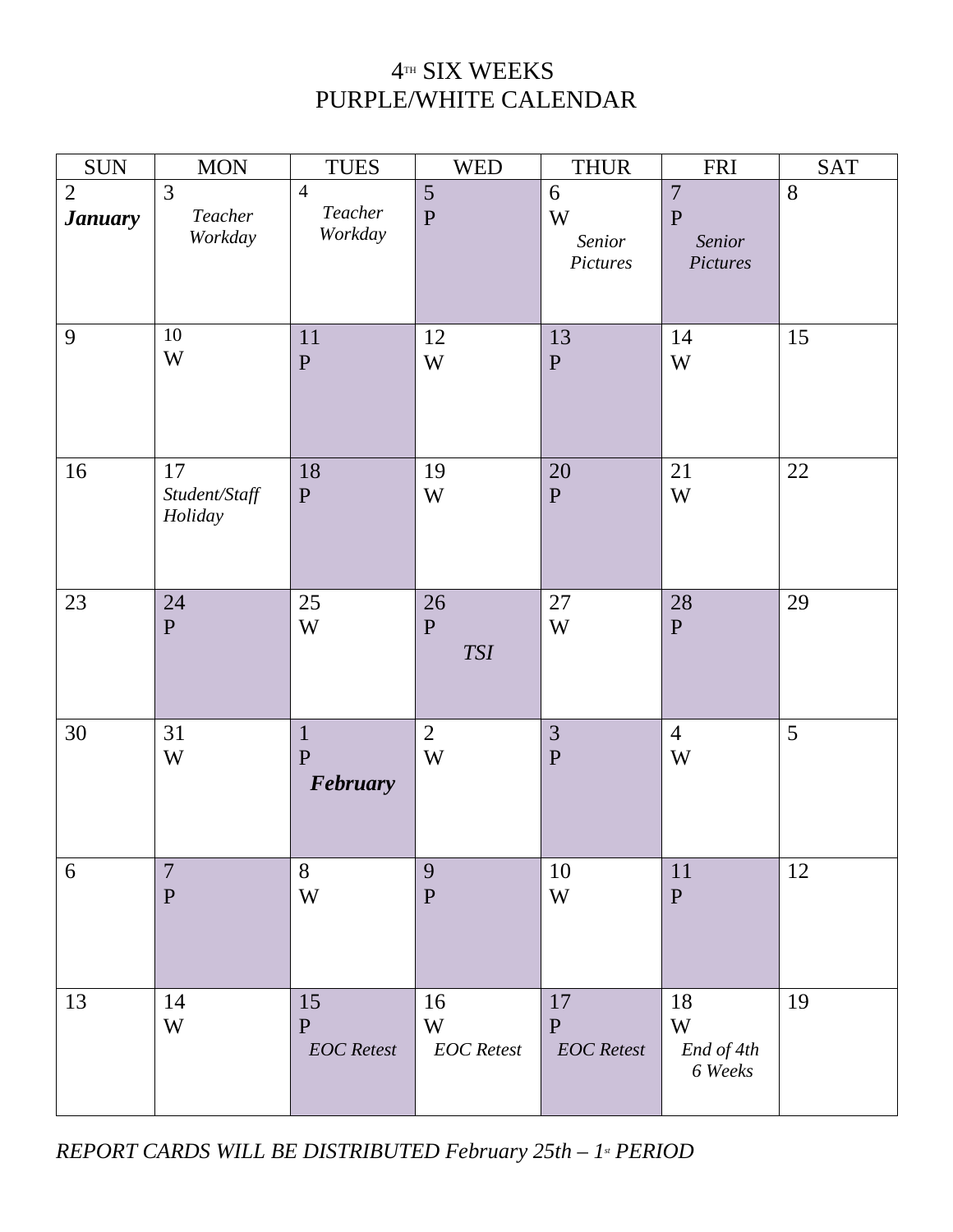# $5^{\text{\tiny{TH}}}$  SIX WEEKS PURPLE/WHITE CALENDAR

| <b>SUN</b>     | <b>MON</b>                                | <b>TUES</b>                                  | <b>WED</b>                                               | <b>THUR</b>                                    | <b>FRI</b>                        | <b>SAT</b>     |
|----------------|-------------------------------------------|----------------------------------------------|----------------------------------------------------------|------------------------------------------------|-----------------------------------|----------------|
| 20<br>February | 21<br>Staff<br>Development                | $22\,$<br>Staff<br>Development               | 23<br>$\mathbf{P}$                                       | 24<br>$\ensuremath{\text{W}}$                  | 25<br>${\bf P}$                   | 26             |
| 27             | $28\,$<br>W                               | $\mathbf{1}$<br>$\mathbf{P}$<br><b>March</b> | $\overline{2}$<br>W<br>SAT                               | $\mathfrak{Z}$<br>$\mathbf P$                  | $\overline{4}$<br>W               | $\mathfrak{S}$ |
| 6              | $\overline{7}$<br>$\mathbf P$             | 8<br>W                                       | 9<br>${\bf P}$                                           | $10\,$<br>W                                    | 11<br>${\bf P}$                   | 12             |
|                |                                           |                                              | March 14 <sup>th</sup> – 18 <sup>th</sup> : Spring Break |                                                |                                   |                |
| 20             | 21<br>W                                   | 22<br>${\bf P}$                              | 23<br>W                                                  | $24\,$<br>$\mathbf{P}$                         | 25<br>$\ensuremath{\text{W}}$     | 26             |
| $27\,$         | 28<br>${\bf P}$                           | 29<br>$\ensuremath{\text{W}}$                | 30<br>${\bf P}$                                          | 31<br>W                                        | $\mathbf 1$<br>${\bf P}$<br>April | 2<br>ACT       |
| 3              | $\overline{4}$<br>$\ensuremath{\text{W}}$ | 5<br>W<br>$EOC$ Eng $I$                      | 6<br>${\bf P}$                                           | $\overline{7}$<br>$\mathbf{P}$<br>$EOC$ Eng II | 8<br>W<br>End of 5th<br>6 Weeks   | 9              |